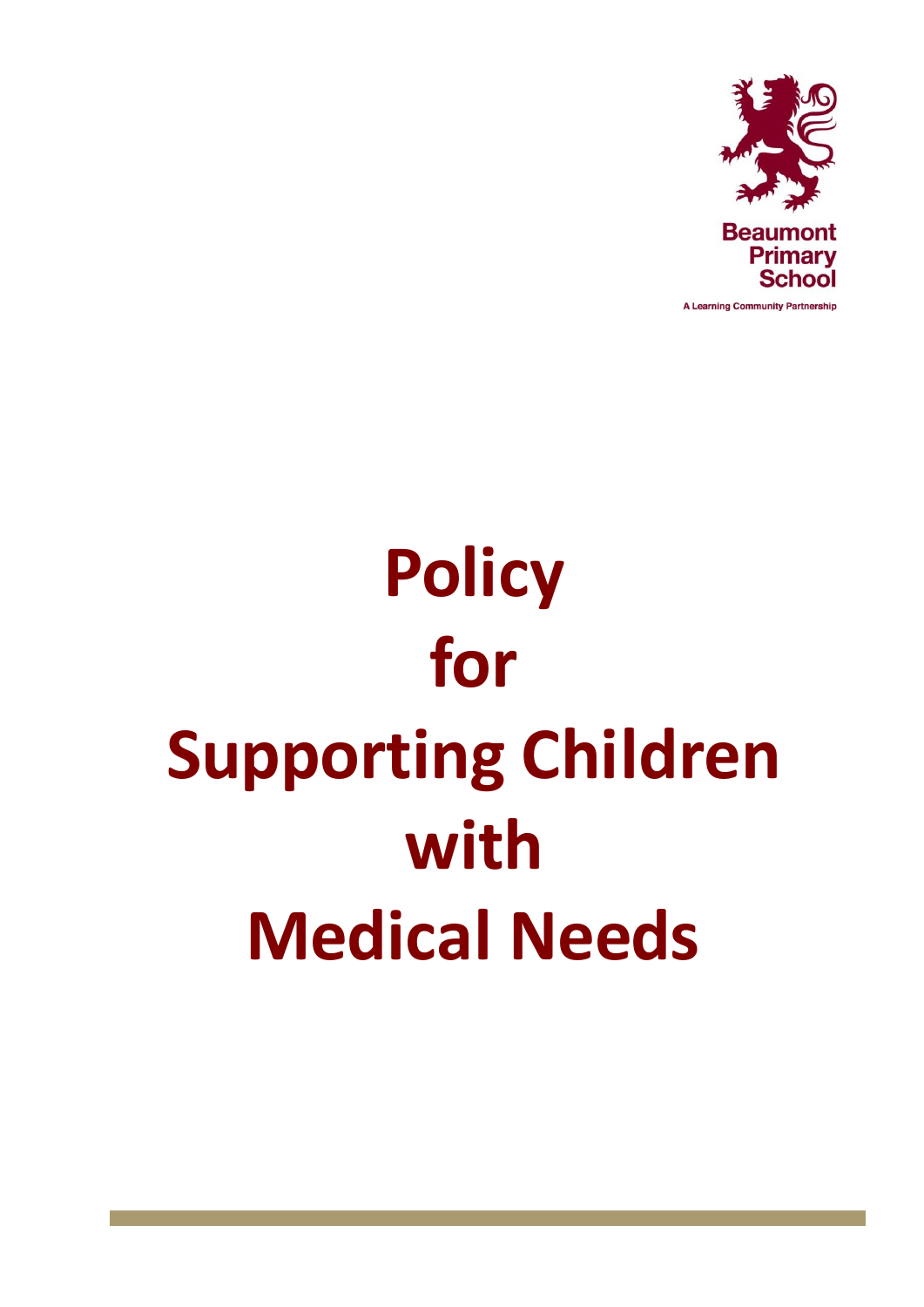#### **Medical Needs Policy**

#### **Supporting pupils with medical needs within the school community**

Children and young people with temporary or recurring medical or mental health needs are valued as full and participating members of the school community. In September 2014, a new duty was introduced for governing bodies to make arrangements to support pupils at school with medical conditions, in terms of both physical and mental health, to enable them to play a full and active role in school life, remain healthy and achieve their academic potential.

The school's co-ordinator for children with medical needs has overall responsibility for ensuring that this, and other policies and procedures, are regularly reviewed and fully implemented.

#### **At Beaumont Primary School, the Co-ordinator for pupils**

**with medical needs is Jo Beeson**

#### **Procedure to be followed when notification is received that a pupil has a medical condition**

These procedures are followed whether it is a transitional arrangement between schools or when a pupil's needs change, and will be backed up with the appropriate arrangements for staff training. For new children starting at the school, arrangements will be in place in time for the start of the relevant school term. In other cases, such as a new diagnosis or children moving to a new school mid-term, this process should normally take no more than two weeks. A flow chart setting out the process that may be followed for identifying and agreeing the support a child needs is provided at Appendix B.

#### **Individual Healthcare Plans**

Individual healthcare plans (IHCP) can help to ensure that schools effectively support pupils with medical conditions. They provide clarity about what needs to be done, when and by whom. They are likely to be helpful in the majority of cases, and especially for long-term and complex medical conditions, although not all children will require one.

#### **At Beaumont Primary School, the individuals responsible**

#### **Jo Beeson (First Aid Manager), Catherine Donohue (SENDCo) and Anne Morrell (the**

#### **Head Teacher)**

Plans will be reviewed at least annually or earlier if the child's needs change. They will be developed in the context of assessing and managing risks to the child's education, health and social well-being and to minimise disruption. Where the child has a special educational need, the individual healthcare plan will be linked to the child's statement or EHC plan where they have one.

When drawing up an IHCP the following will be considered:

- The medical condition, its triggers, signs, symptoms and treatments;
- The pupil's resulting needs, including medication (its side-affects and its storage) and other treatments, dose, time, facilities, equipment, testing, dietary requirements and environmental issues e.g. crowded corridors, travel time between lessons;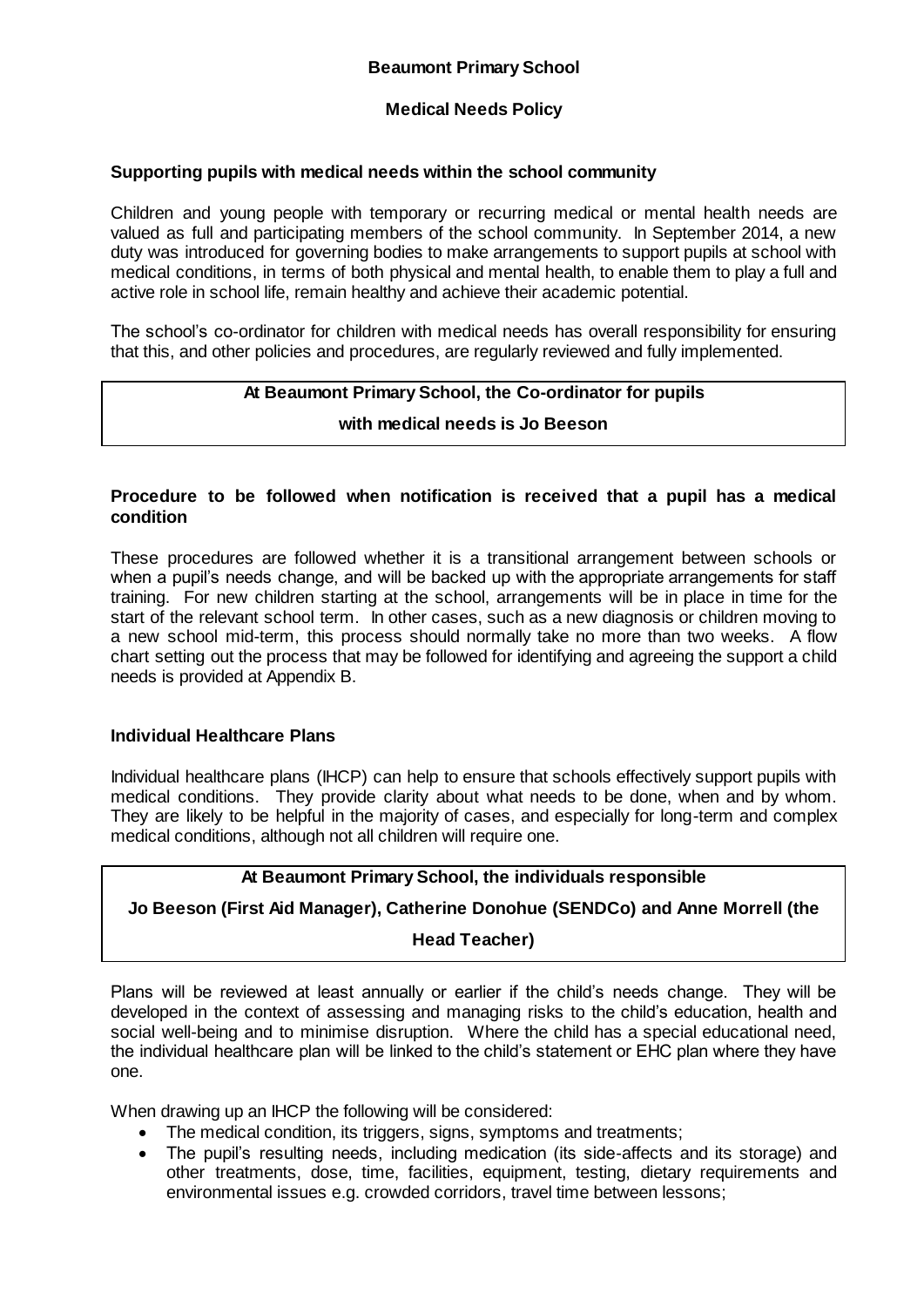- Specific support for the pupil's educational, social and emotional needs for example, how absences will be managed, requirements for extra time to complete exams, use of rest periods or additional support in catching up with lessons, counselling sessions;
- The level of support needed, (some children will be able to take responsibility for their own health needs), including in emergencies. If a child is self-managing their own medication, this should be clearly stated with appropriate arrangements for monitoring;
- Who will provide this support, their training needs, expectations of their role, cover arrangements for when they are unavailable and confirmation of proficiency to provide support for the child's medical condition from a healthcare professional;
- Who in the school needs to be aware of the child's condition and the support required;
- Written permission from parents and the Headteacher for medication to be administered by a member of staff, or self-administered by individual pupils during school hours;
- Separate arrangements or procedures required for school trips or other school activities outside of the normal school timetable that will ensure the child can participate, eg. risk assessments;
- Where confidentiality issues are raised by the parent/child, the designated individuals to be entrusted with information about the child's condition;
- What to do in an emergency, including whom to contact, and contingency arrangements. Other pupils in the school should know what to do, such as informing a teacher immediately if they think help is needed. If a child needs to be taken to hospital, staff should stay with the child until the parent arrives, or accompany a child taken to hospital by ambulance.

### **In the event of an emergency, the ambulance (or other emergency service) should be directed to:**

#### **The School Office, Beaumont Primary School, Old Lodge Lane, Purley CR8 4DN**

#### **Collaborative working arrangements**

Supporting a child with a medical condition during school hours is not the sole responsibility of one person. Partnership working between school staff, healthcare professionals, and where appropriate, social care professionals, local authorities and parents and pupils is critical.

#### **Arrangements for day to day care**

All classes have a Teaching Assistant who has received first aid training.

When a child is obviously unwell, the best place for the child is to be at home with an adult. A sick child will be unable to cope with school work and if the illness is infectious, will put others at risk.

Children who are currently taking a course of antibiotic medicine should be at home until the course has been completed. If the Doctor does consider it appropriate that the child can attend school, parents / carers must arrange to administer the appropriate medicine at times when the child is at home.

By arrangement, staff will administer medicine in school. Parents should complete the appropriate form stating time and dosage to be given. Alternatively, parents / carers may arrange to come in to school during the lunch-break, if they feel it is necessary to give medicine during the school day.

Medication required on a prolonged basis, e.g. for asthma, may be self-administered in school.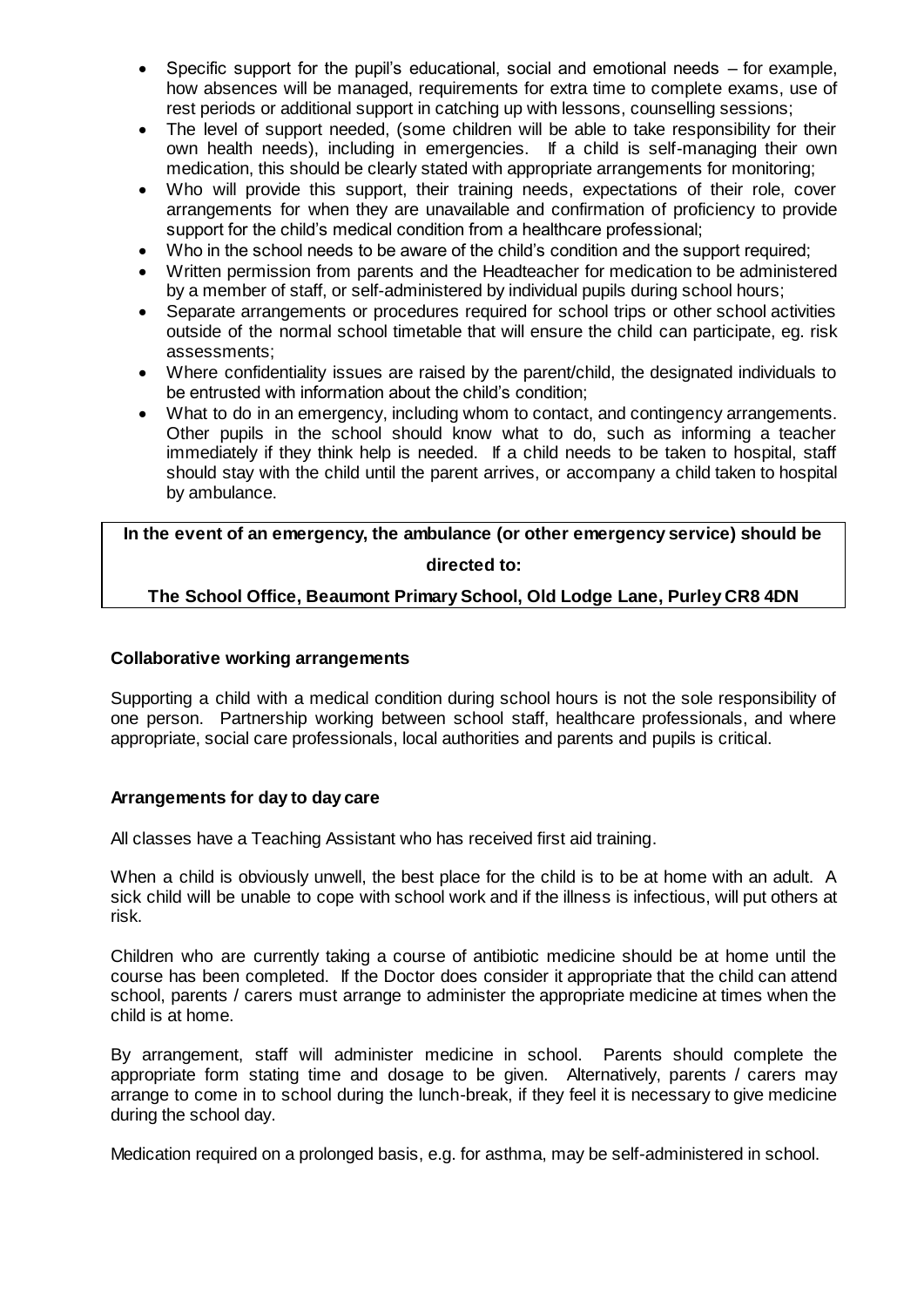#### **Specific Needs**

Children who have specific medical needs (including intimate care) are managed on a case-bycase basis in collaboration with the parents / carers.

All medication will be kept secure in the Hygiene Room. Each dose self-administered will be recorded in the Medical Book.

Children who have been sick or had diarrhoea should be kept at home for at least 48 hours after the last bout of illness.

#### **Asthma**

Parents of asthmatic children should bring inhalers to the School Office with the appropriate directions from the Doctor in writing, and the times when the inhaler has to be used. It is the responsibility of the parents / carers to mark the inhaler and the spare capsules clearly with the child's name and class and to check that they are in date.

#### **Epi Pens**

Parents are to check that the Epi Pen is in date. First Aiders are to administer if necessary. Parent / carer to sign that they agree to administration in the case of anaphylactic shock.

#### **The Board of Governors will:**

- Ensure that arrangements are in place to support pupils with medical conditions. In doing so they should ensure that such children can access and enjoy the same opportunities at school as any other child. No child with a medical condition will be denied admission or prevented from taking up a place in school because arrangements for their medical condition have not been made;
- Take into account that many of the medical conditions that require support at school will affect quality of life and may be life-threatening. They will often be long-term, on-going and complex and some will be more obvious than others. The Board of Governors will therefore ensure that the focus is on the needs of each individual child and how their medical condition impacts on their school life;
- Ensure that their arrangements give parents confidence in the school's ability to support their child's medical needs effectively. The arrangements will show an understanding of how medical conditions impact on a child's ability to learn, increase their confidence and promote self-care in line with their safeguarding duties, not place other pupils at risk or accept a child in school where it would be detrimental to the child and others to do so.

#### **Policy of Equality Statement**

The Board of Governors and School is committed to a policy of equality and aims to ensure that no employee, job applicant, pupil or other member of the school community is treated less favourably on grounds of sex, race, colour, ethnic or national origin, marital status, age, sexual orientation, disability or religious belief.

**Date:** Summer Term 2020

**Review Date:** Summer Term 2021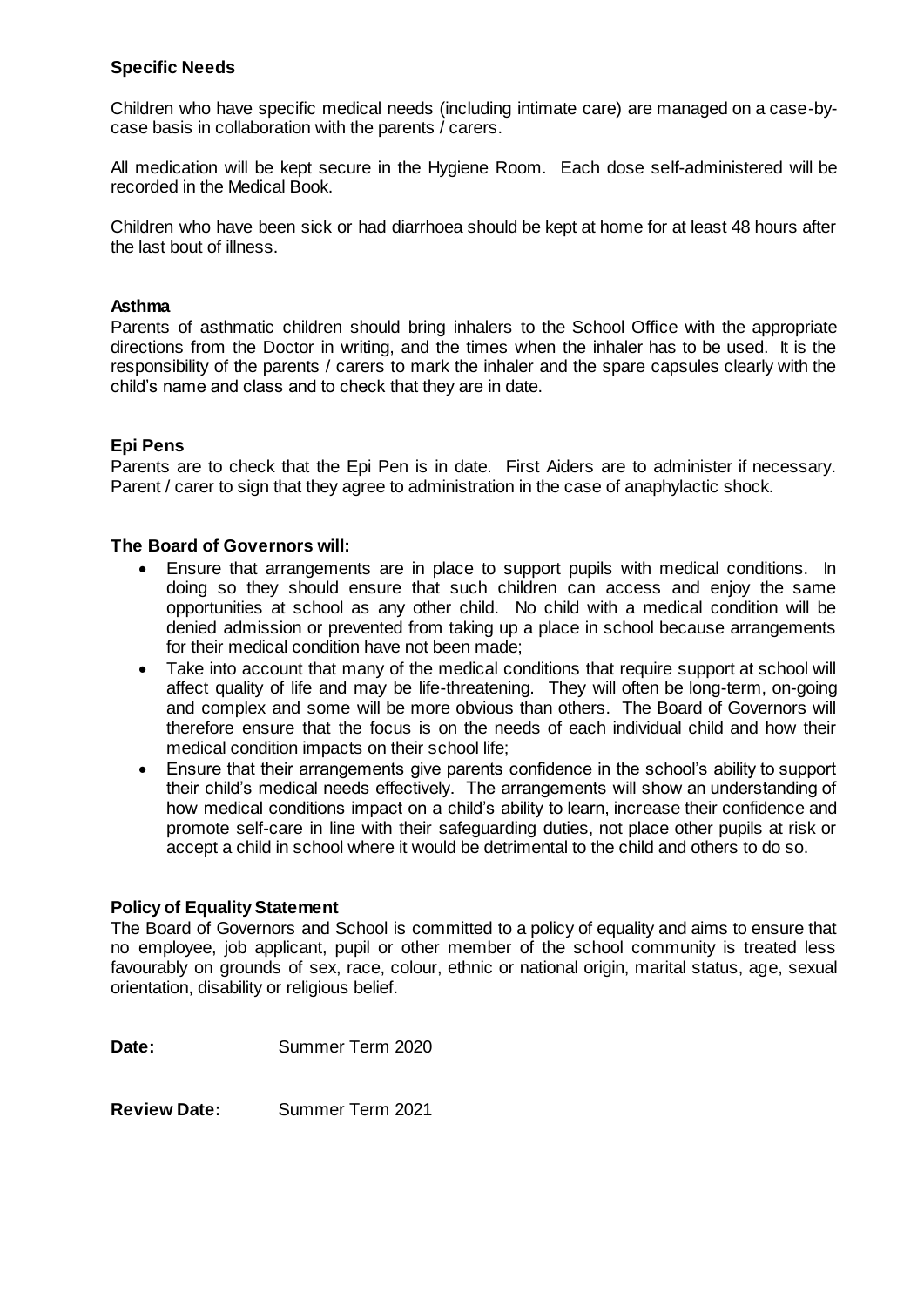## **ASTHMA PUMP**

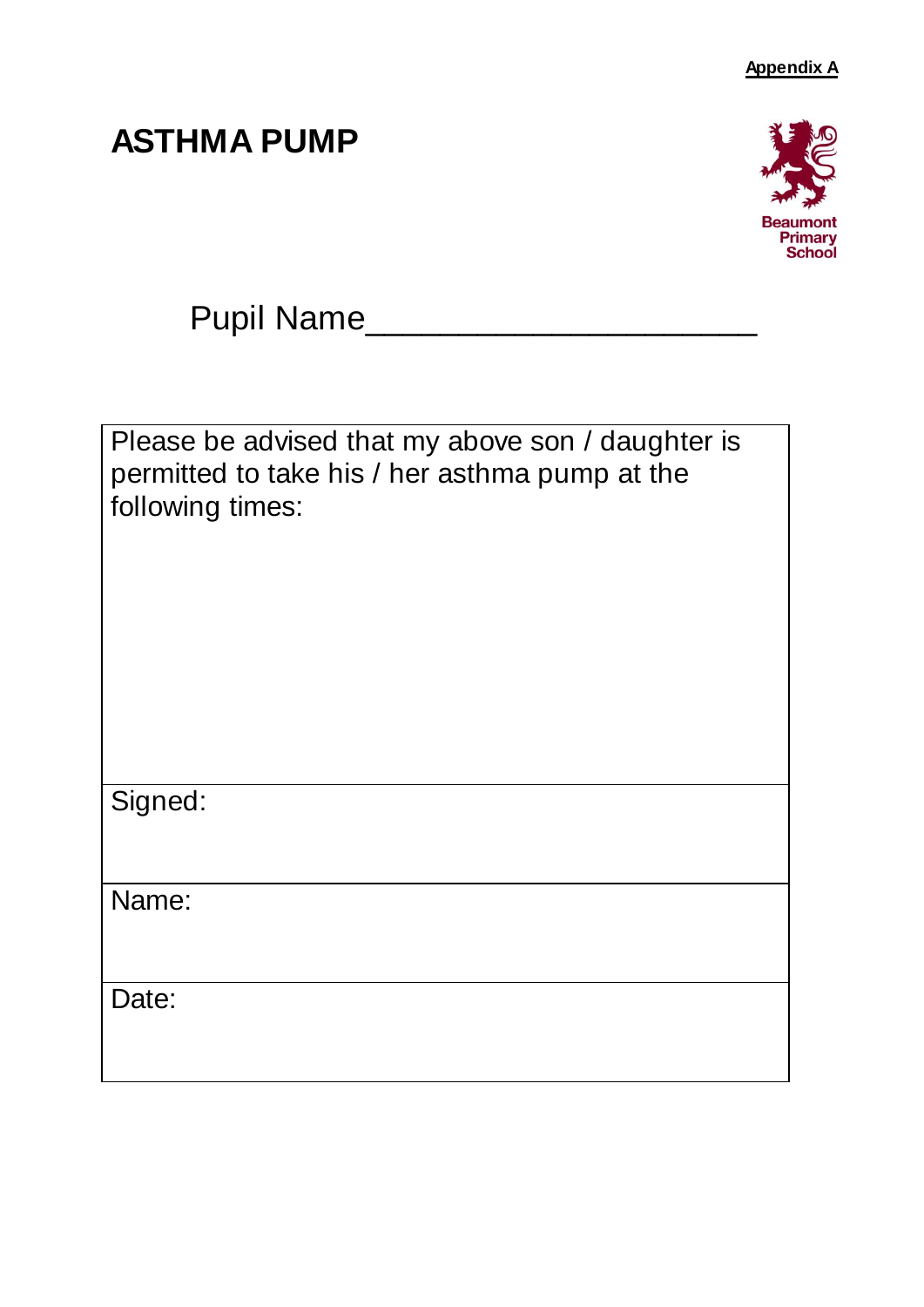## **EPI PEN**



Pupil Name\_\_\_\_\_\_\_\_\_\_\_\_\_\_\_\_\_\_\_\_\_

| I give permission for my child to be administered with<br>the Epi Pen in the event of anaphylactic shock: |
|-----------------------------------------------------------------------------------------------------------|
| Signed:                                                                                                   |
| Name:                                                                                                     |
| Date:                                                                                                     |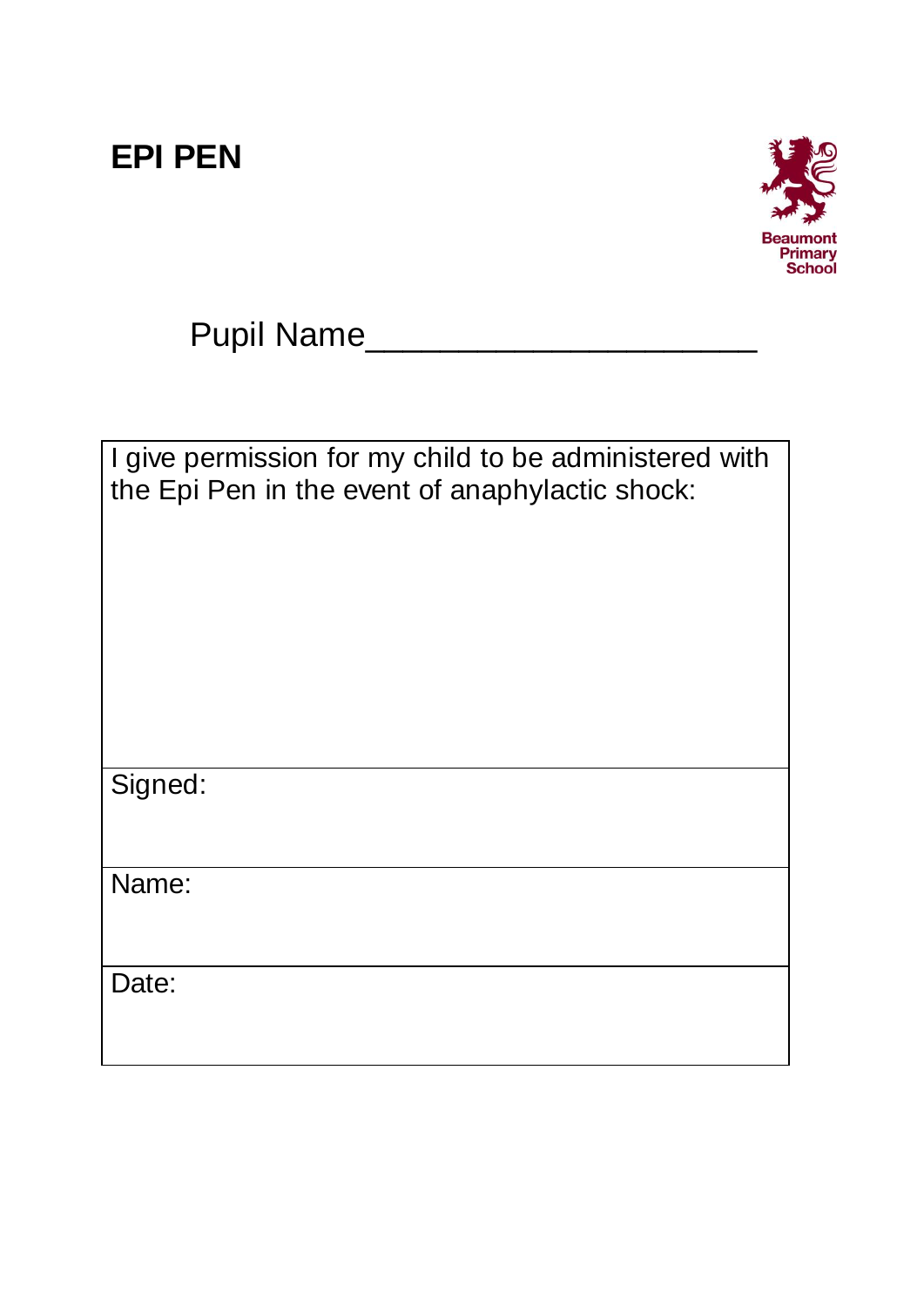## **DIABETIC PUPIL**



In the event of my child needing medical support due to a hypoglycaemic attack, the First Aider will give him/her a sugary sweet.

In the event of my child needing medical support due to a hyperglycaemic attack, I understand that the school will contact me immediately.

Should the school not be able to contact me, I understand the school will telephone for an ambulance.

Signed:

Name:

Date: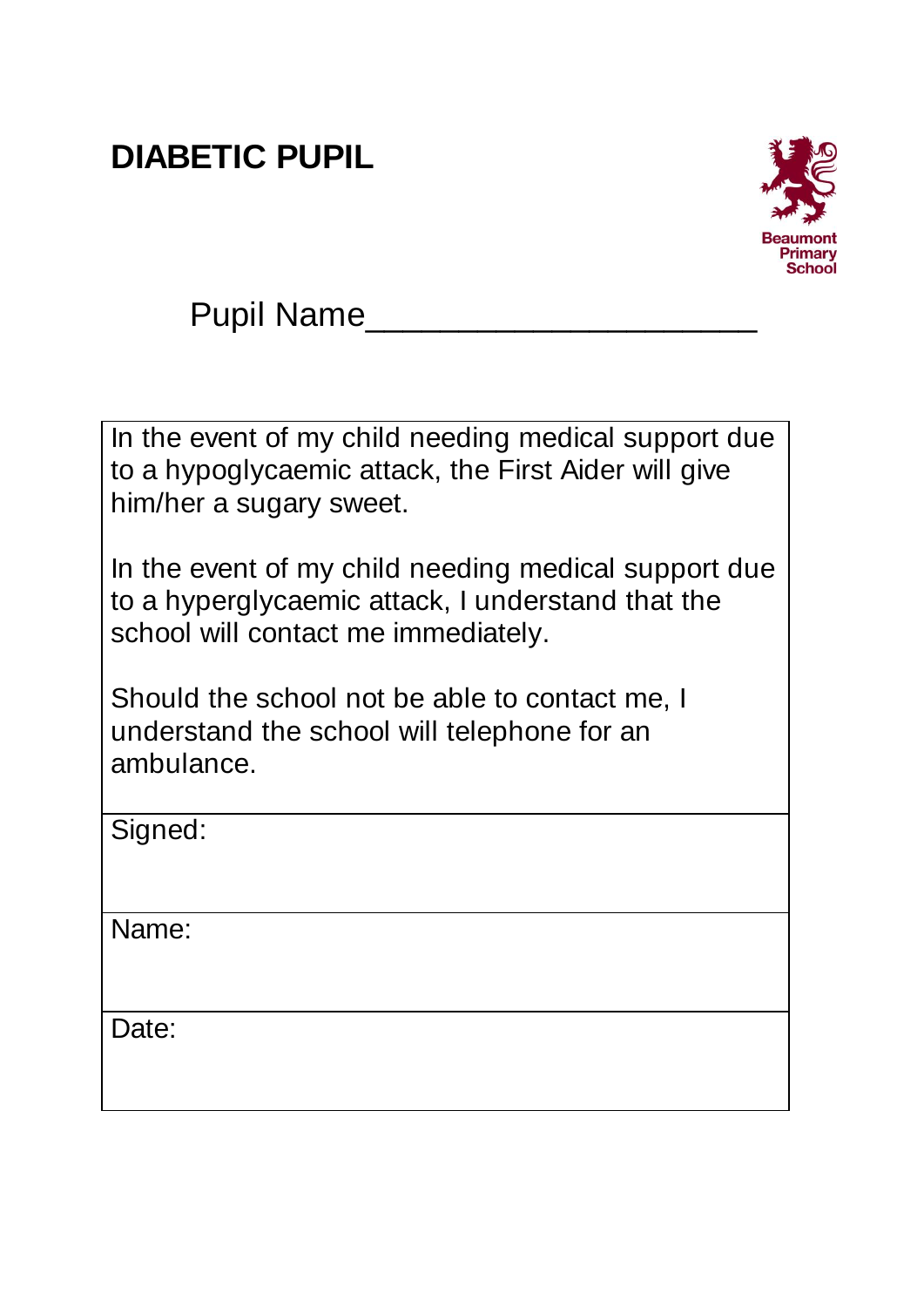

# **MEDICINE IN SCHOOL**

Pupil Name\_\_\_\_\_\_\_\_\_\_\_\_\_\_\_\_\_\_\_\_\_

| I give permission for a First Aider to help my child |  |  |
|------------------------------------------------------|--|--|
| administer medication, as prescribed by the GP or to |  |  |
| take painkiller medication at my request.            |  |  |

| Name of medication |  |
|--------------------|--|
|                    |  |

Dosage \_\_\_\_\_\_\_\_\_\_\_\_\_\_\_\_\_\_\_\_\_\_\_\_\_\_\_\_\_\_\_\_

Signed:

Parent Name:

Date: